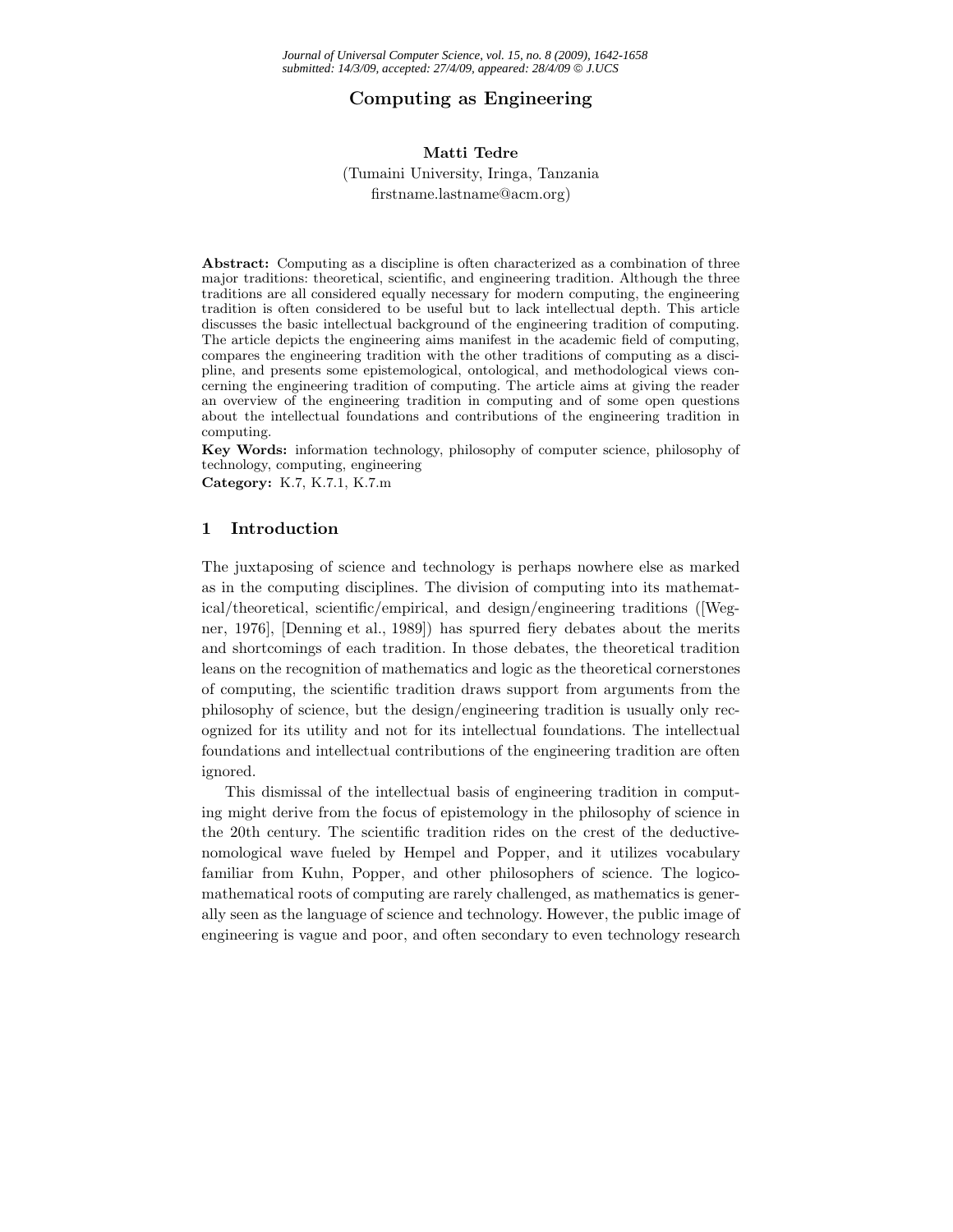[Malpas, 2000]. There is a widespread recognition of the societal significance of technology, and scientific findings frequently grab the headlines. However, when engineers do their job well, the engineers and their intellectual accomplishments usually disappear from public association, and only the successful artifacts remain in the public [Malpas, 2000].

It is not the case that engineering would generally be considered unimportant in computing: it is usually agreed that production of useful, efficient, and reliable computational tools is a well-justified aim that is societally important. Rather, it seems to be the case that the engineering aspects of computing are considered to be based on rules of thumb and anecdotal evidence, to be less intellectually challenging than scientific and mathematical branches of computing, to be theoretically vague, and to be philosophically shallow. Those kinds of critique of engineering, however, often miss the target, as they are done from the viewpoint of science or mathematics, where evaluation criteria are largely incommensurable with evaluation criteria in engineering.

This article is aimed at depicting some of the intellectual background of engineering in the field of computing; a background often ignored by the critics of engineering in computing. This article is not a critique of the scientific/empirical tradition or the mathematical/theoretical tradition of computing. Those traditions occupy a very important place in the discipline of computing. Instead, this article describes and defends the intellectual foundations of the design/engineering tradition of computing.

## **2 Aims of Engineering in the Field of Computing**

Most accounts of the engineering tradition of computing share the view that unlike mathematicians, engineers, who design working computer systems, have to cater to material resources, human constraints, and laws of nature [Tedre & Sutinen, 2008]. Unlike natural scientists who deal with naturally occurring phenomena, engineers deal with artifacts, which are created by people. In computing disciplines engineers design complex, cost-effective systems with minimal resource consumption ([Hamming, 1969], [Loui, 1995], [Wegner, 1976]). Indeed, what seems to be common to all the different engineering branches is that they all aim at producing useful things that are directed towards some social need or desire [Mitcham, 1994, 146–147]. Carl Mitcham, who is a philosopher of technology, wrote:

*Engineering as a profession is identified with the systematic knowledge of how to design useful artifacts or processes, a discipline that* [. . . ] *includes some pure science and mathematics, the "applied" or "engineering sciences" (e.g., strength of materials, thermodynamics, electronics), and is directed toward some social need or desire. But while engineering*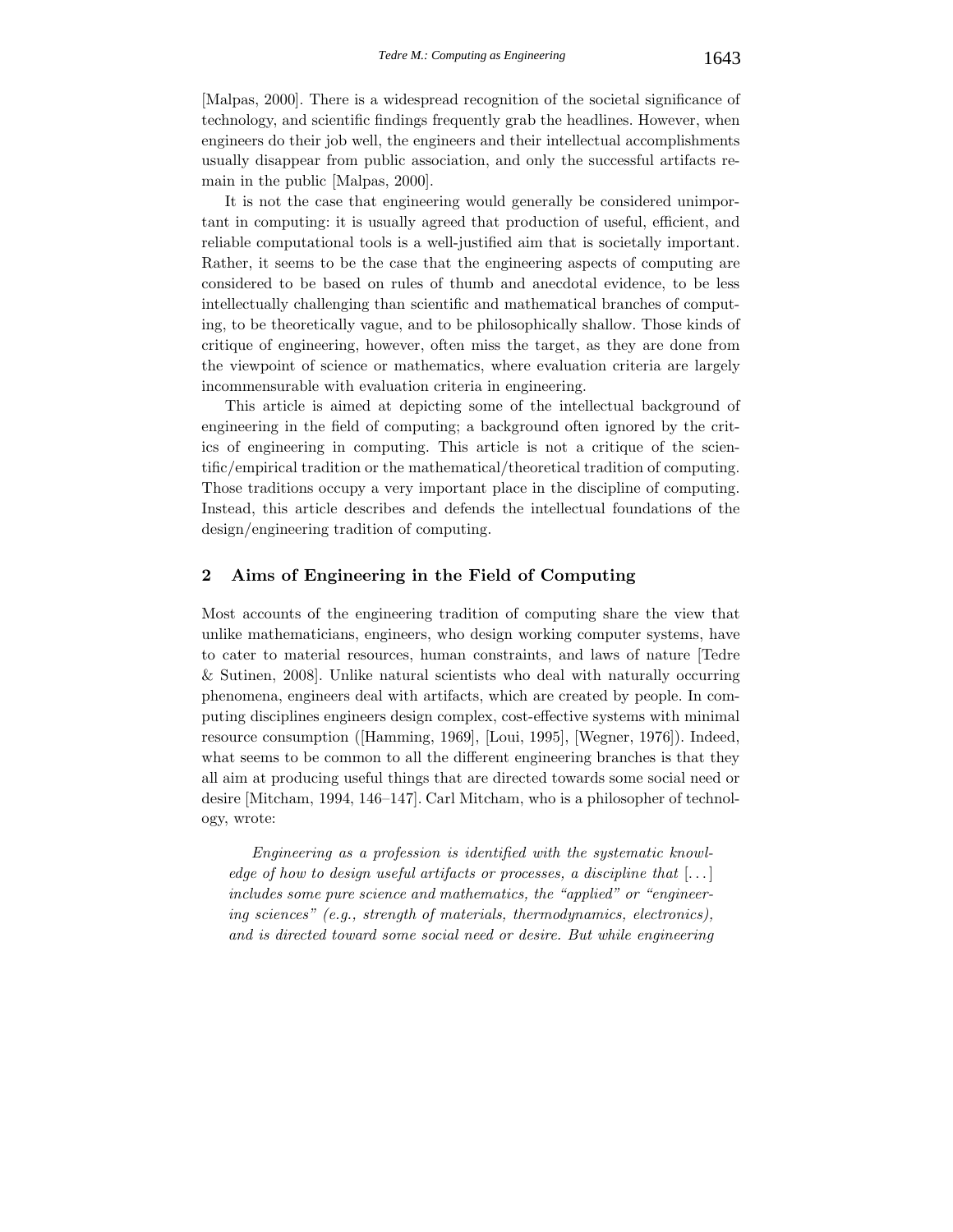*involves a relationship to these other elements, artifact design is what constitutes the essence of engineering, because it is design that establishes and orders the unique engineering framework that integrates other elements.* [Mitcham, 1994, 146–147]

The purposes of engineering and technology are practical; to manipulate and control the world [Skolimowski, 1972]. Engineers "*invent useful things or, at least, add to our knowledge of how to do it*" [Davis, 1998, 7–8]. Michael Davis distinguished engineers from applied scientists when he wrote that whereas engineers are primarily committed to human welfare, applied scientists are primarily committed to theoretical or applied knowledge [Davis, 1998, 15–16]. Unlike mathematicians and scientists, who embrace the precision and rigor of their disciplines and who can infinitely hone their products, engineers must come up with working solutions within some time limits (e.g., [Florman, 1994, 178], [Kidder, 1981]). That creates intellectual challenges of a unique kind. In addition to usefulness, usability and reliability are also crucial to computing disciplines.

The practical aims of engineering are often underlined by emphasizing the role of computing machinery in the discipline of computing. In his 1968 Turing Award lecture, Richard Hamming argued that at the heart of computing disciplines lies a technological device, the computing machine [Hamming, 1969]. Without it, Hamming argued, almost everything that professionals in computing fields do would become idle speculation, hardly different from that of the notorious Scholastics of the Middle Ages. In Hamming's opinion, much of what computing professionals do is "*not a question of can it be done as it is a question of finding a practical way*" [Hamming, 1969]. That is, the question for computing professionals is usually not whether there *can* exist a monitor system, algorithm, or compiler, but usually the professionals work on creating one with reasonable expenditure and effort. The theoretician's question "Can there be *x*?" is less frequent than the practitioner's question, "What is the most cost-effective way of building *x*?" Therefore, in Hamming's vision, the focus should not be on the abstract ideas about computation, but on the practical implementations of computing systems.

Also the kinds of questions that computing professionals ask reveal the deep rooted engineering aims in computing disciplines. In his 1993 Turing Award lecture, Juris Hartmanis argued that generally speaking, researchers in computing disciplines concentrate more on the *how* than the *what* [Hartmanis, 1993]. He wrote that natural scientists concentrate more on questions of *what*, and that computing fields, with their bias on *how*, reveal their engineering concerns and considerations. Hartmanis further argued that whereas the advancements in natural sciences are typically documented by dramatic *experiments*, in computing disciplines the advancements are typically documented by dramatic *demonstrations*. In some branches of computing the scientists' slogan "publish or perish"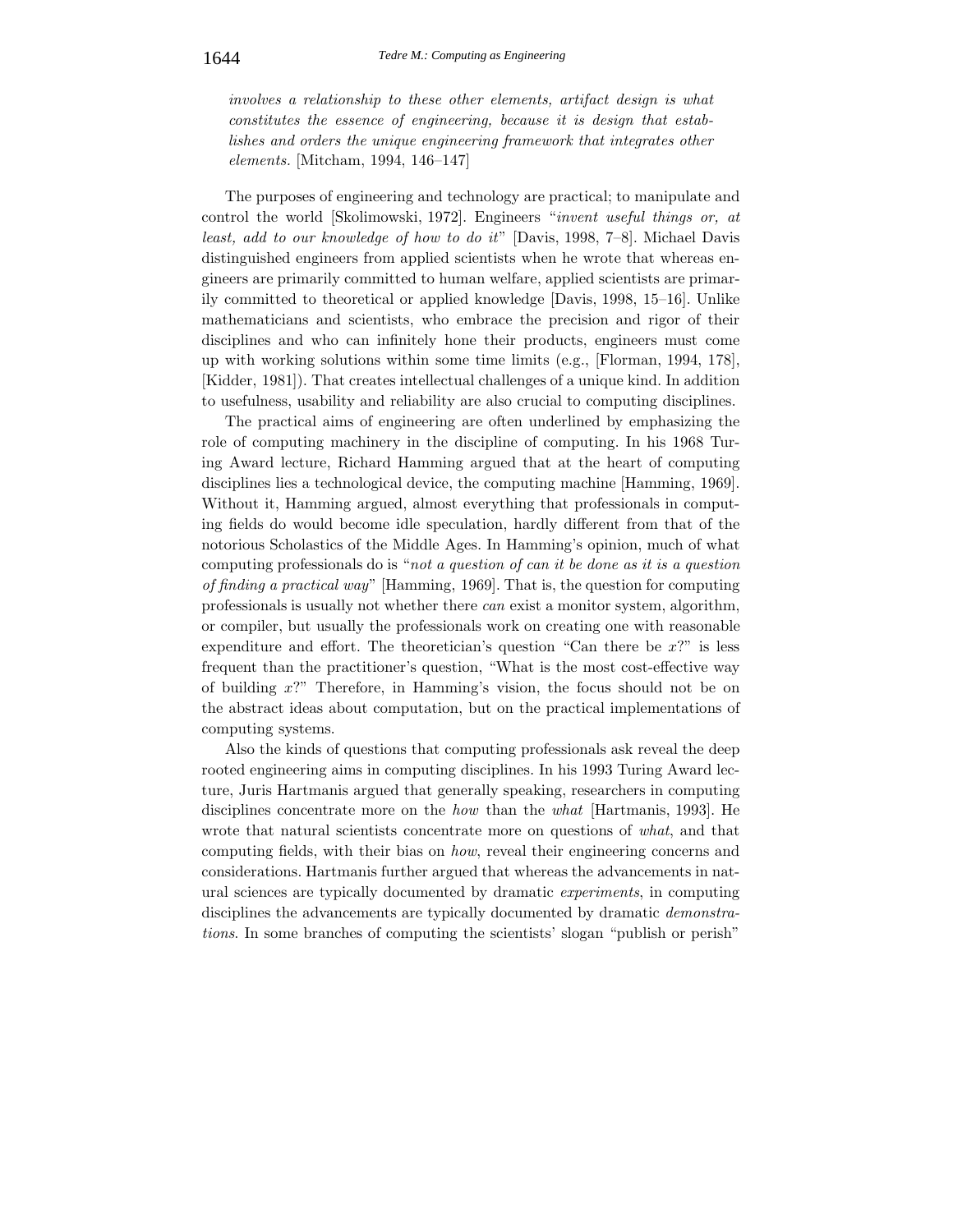indeed has turned into the engineers' slogan "demo or die." Engineering aims are also visible in Hartmanis' view that whereas the physical scientists ask *what exists*, computer scientists ask *what can exist* [Hartmanis, 1993]. Notably, Hartmanis characterized automatic computing as the "engineering of mathematics" [Hartmanis, 1993].

The role of knowledge acquisition in computing also gives a hint about the nature of the discipline. In his ACM Allen Newell Award lecture Frederick P. Brooks, Jr., argued that although scientists and engineers both may spend most of their time building and refining their apparatus, the scientist *builds in order to study*, and the engineer *studies in order to build* [Brooks, 1996]. Brooks wrote that unlike the disciplines in the natural sciences, computing is a synthetic, engineering discipline. He noted that science is concerned with the *discovery* of facts and laws, whereas engineering is concerned with *making* things, be they computers, algorithms, or software systems. The human-made nature of computing has been noted by a number of prominent figures in computing. For instance, Donald Knuth called computing an *unnatural science* [Knuth, 2001, 167] and Herbert A. Simon called it an *artificial science* [Simon, 1981].

Already in the 1960s a number of prominent figures in computing started to refer to computing as a combination of art and science (e.g., [Forsythe, 1967], [Knuth, 1968]). The argument was that "*science is knowledge which we understand so well that we can teach it to a computer; and if we don't fully understand something, it is an art to deal with it*" [Knuth, 1974]. Donald Knuth described the scientific approach with terms such as logical, systematic, impersonal, calm, and rational, and described the artistic approach with terms such as æsthetic, creative, humanitarian, anxious, and irrational ([Knuth, 1974], see also [Snow, 1964]). For Knuth, both of those apparently contradictory approaches are valuable to computer programming. The lack of insight to artistic aspects of programming was also noted by Hamming: "*To parody our current methods of teaching programming, we give beginners a grammar and a dictionary and tell them that they are now great writers. We seldom, if ever, give them any serious training in style*" [Hamming, 1969, 10]. Concerns about excessive emphasis of theory led Knuth later to urge computing practitioners to turn some of their attention to theoretical things and computing theoreticians to turn some of their attention to practical things [Knuth, 1991].

The line between theoretical and practical aspects of computing is sometimes drawn following the "physical vs. nonphysical" lines (e.g., [Arden, 1980, 7]). Engineers, who work with practical things, are supposed to work with physical things (like hardware or machinery), whereas computer scientists work with abstract things (like algorithms and programs). But that distinction is vague and difficult. Firstly, programs have a dual nature: they are at the same time physical and abstract ([Colburn, 2000], [Fetzer, 2000, 267], [Smith, 1998, 29–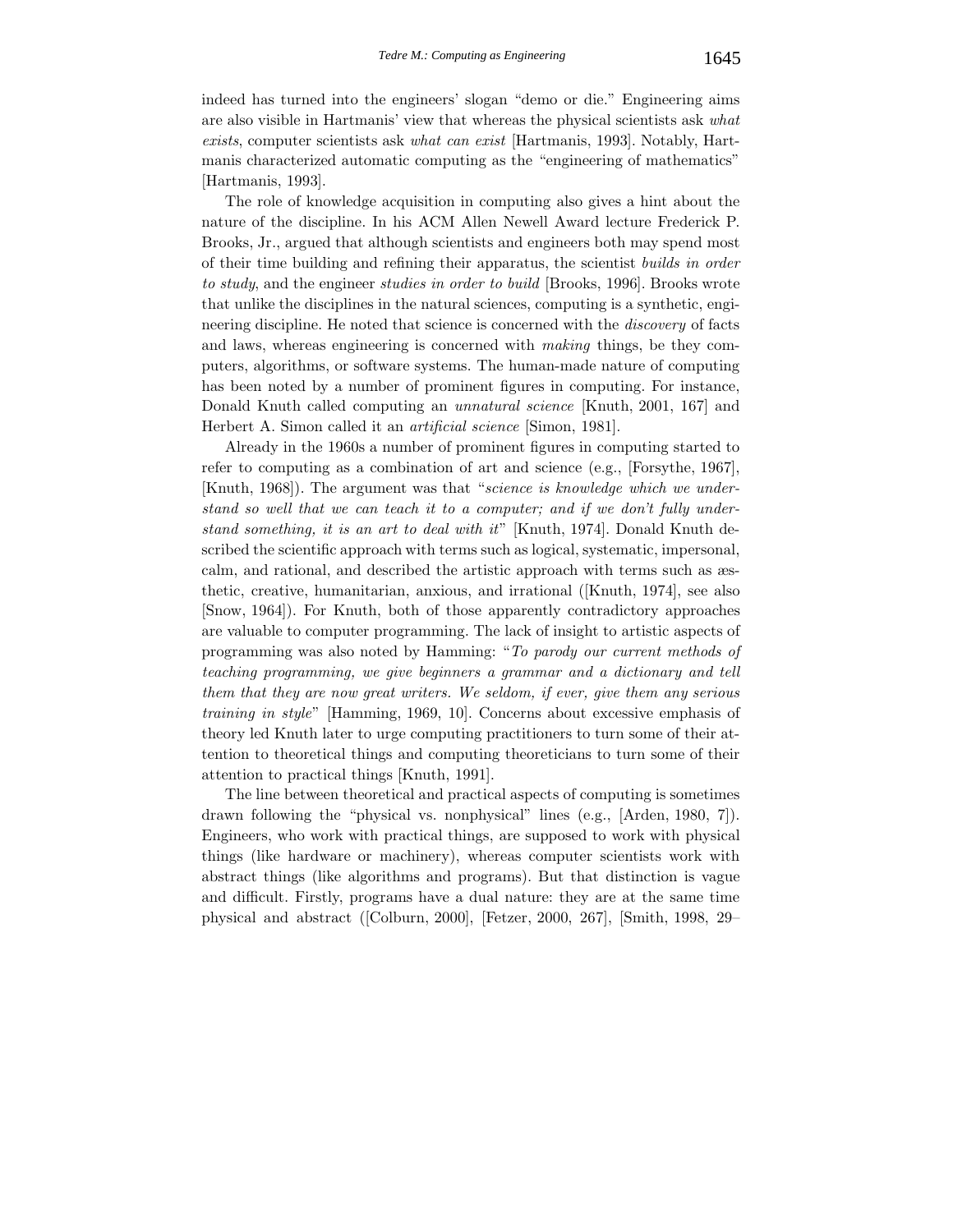32]). And secondly, establishing a strict line between hardware and software is also difficult [Moor, 1978].

The engineering-oriented branches of computing can also be further subdivided. In his review of the three traditions of computing—mathematical, scientific, and engineering traditions—Peter Wegner underscored the goal-orientation of the engineering-oriented aspects of computing, yet he divided the engineering part of computing into two parts: practical engineering and research-based engineering [Wegner, 1976]. Wegner wrote:

[The problem-solving paradigm of the practicing engineer] *generally involves a sequence of systematic selection of design decisions which progressively narrow down alternative options for accomplishing the task until a unique realization of the task is determined*. [The research engineer] *may use the paradigms of mathematics and physics in the development of tools for the practicing engineer, but is much more concerned with the practical implications of his research than the empirical scientist or mathematician* [Wegner, 1976].

It seems that the interest in producing useful things is a necessary condition of engineering. That is, an activity cannot be considered to be engineering unless the person's aim or goal is to produce useful things. But certainly interests (goals or aims) are not a sufficient condition of engineering. In most accounts of engineering, not all activities that aim at building things are considered to be engineering. Most accounts of engineering impose a number of necessary conditions, such as how the work is done (methodology) or what the outcomes of the work are (e.g., innovations, processual knowledge, or artifacts).

## **3 Pure Science, Applied Science, Engineering, and Technology**

One view that emerges often in the philosophy of engineering and technology is the division between pure science, applied science, engineering, and technology (e.g., [Vincenti, 1990]). Unfortunately, each of those terms is vague. Especially the term *science* is exceedingly vague and can refer to many different things [Tedre, 2007], and to make matters even more complex, science is further divided into *pure* and *applied*. Research in pure science is often called *basic research*; it is research that is performed without thought of practical ends, and it yields general knowledge and knowledge about how the world works [Bush, 1945]. In other words, pure science seeks knowledge for its own sake [Malpas, 2000]. Applied science is usually connected with design, engineering [Arden, 1980], and technology. It is often argued that the focus of research projects is narrower in applied science than in pure science [Gruender, 1971], and that applied science extends scientific knowledge with a specific purpose in mind [Malpas, 2000].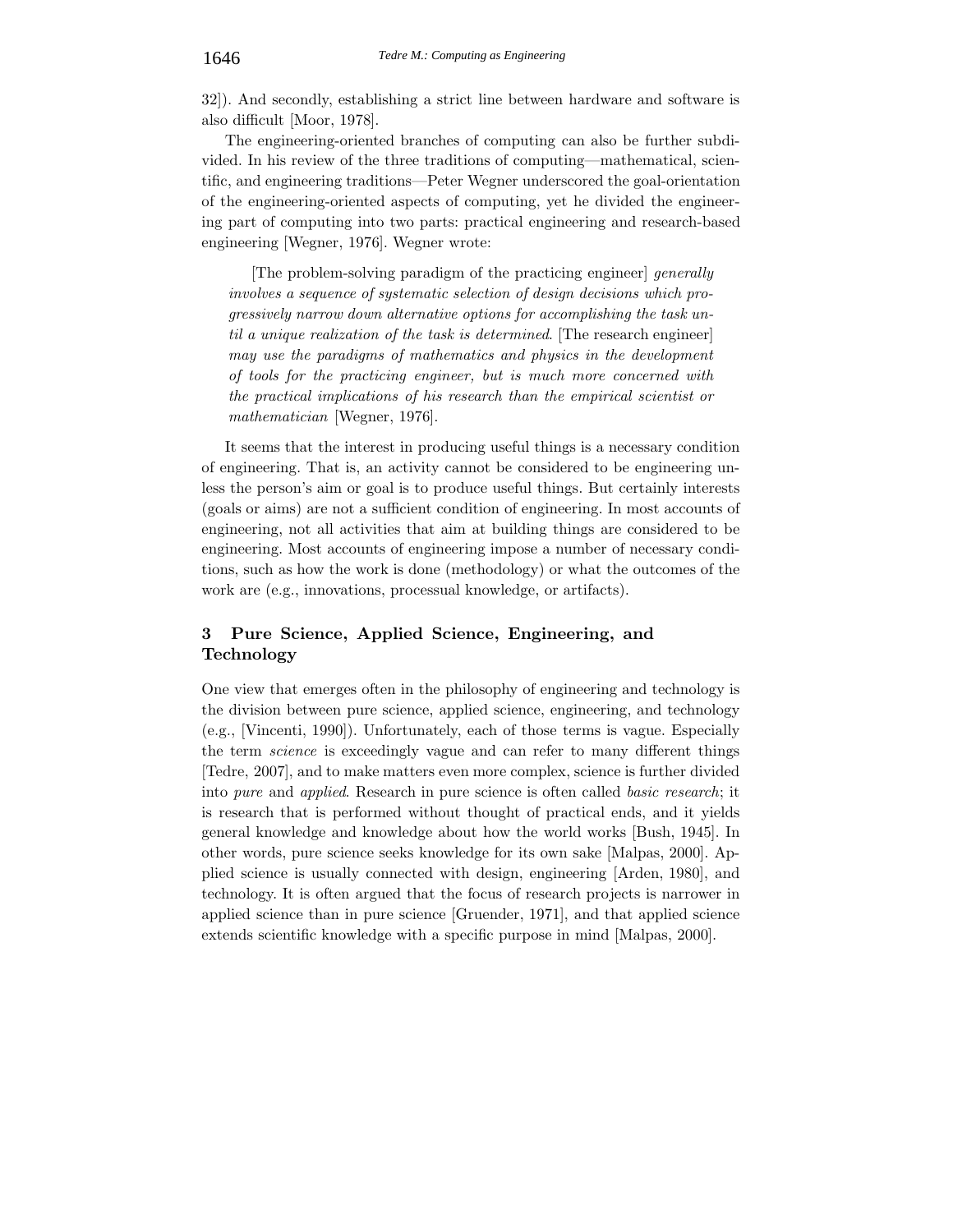Similar to the term *science*, in computing disciplines also *engineering* is a broad and ambiguous term: it can be considered to encompass a plethora of things such as requirements engineering, software development, interface design, computer engineering, robotics, operating systems, signal processing, software / hardware testing, maintenance, and project management. Epistemologically speaking, engineering commonly refers to both "*the knowledge required, and the process applied, to conceive, design, make, build, operate, sustain, recycle or retire, something of significant technical content for a specified purpose*" [Malpas, 2000]. That is, engineering concerns facts ("know-that"), experience, and skills, and it concerns the ability to use science, engineering, experience, and contextual knowledge to implement a solution to a problem ("know how") [Malpas, 2000].

Some consider *technology* to be still a bit more practical endeavor than engineering is [Feibleman, 1961]. However, similar to terms *science* and *engineering*, the term *technology* is used in a diversity of meanings. Stephen Kline distinguished between four meanings of the term: *artifacts*, which are objects made by people; *sociotechnical systems of production*, which are systems that include people, machinery, resources, processes, economic, and other aspects of production; *knowledge, technique, or know-how*, which refers to technology as a field or discipline similar to terms like psychology, sociology, and geology; and *sociotechnical systems of use*, which refers to using artifacts and knowledge about them to extend human capabilities [Kline, 1985]. In addition, the term *technology* is used to refer to things, actions, processes, methods, systems, working procedures, and progress [Kline, 1985].

The meaning of the term *technology* is often ambiguous in the language of computing professionals. In computing fields the term is used for referring to artifacts ("The new MacBook is a nice piece of technology"), sociotechnical systems of use ("Technology can eradicate poverty"), and knowledge ("With our current technological knowledge we can map the human genome"). Finally, *technological research* is sometimes distinguished from engineering research. Whereas engineering research emphasizes the development of processes, technological research emphasizes the quality of the outcomes [Malpas, 2000]. Among computing practitioners the term *technology* is most commonly used to refer to artifacts.

But even if one considered computing to be a kind of science or a kind of engineering, it is still hard to tell exactly where on the map of sciences or engineering fields does computing belong. Juris Hartmanis argued that computing differs so fundamentally from the other sciences that it has to be viewed as a new species among the sciences, especially because it deals with human-made phenomena that are explored by human-made paradigms and methods [Hartmanis, 1994]. Hartmanis noted that theory and experimentation in computing are focused "*more on the how than the what*" [Hartmanis, 1994]. He believed that the re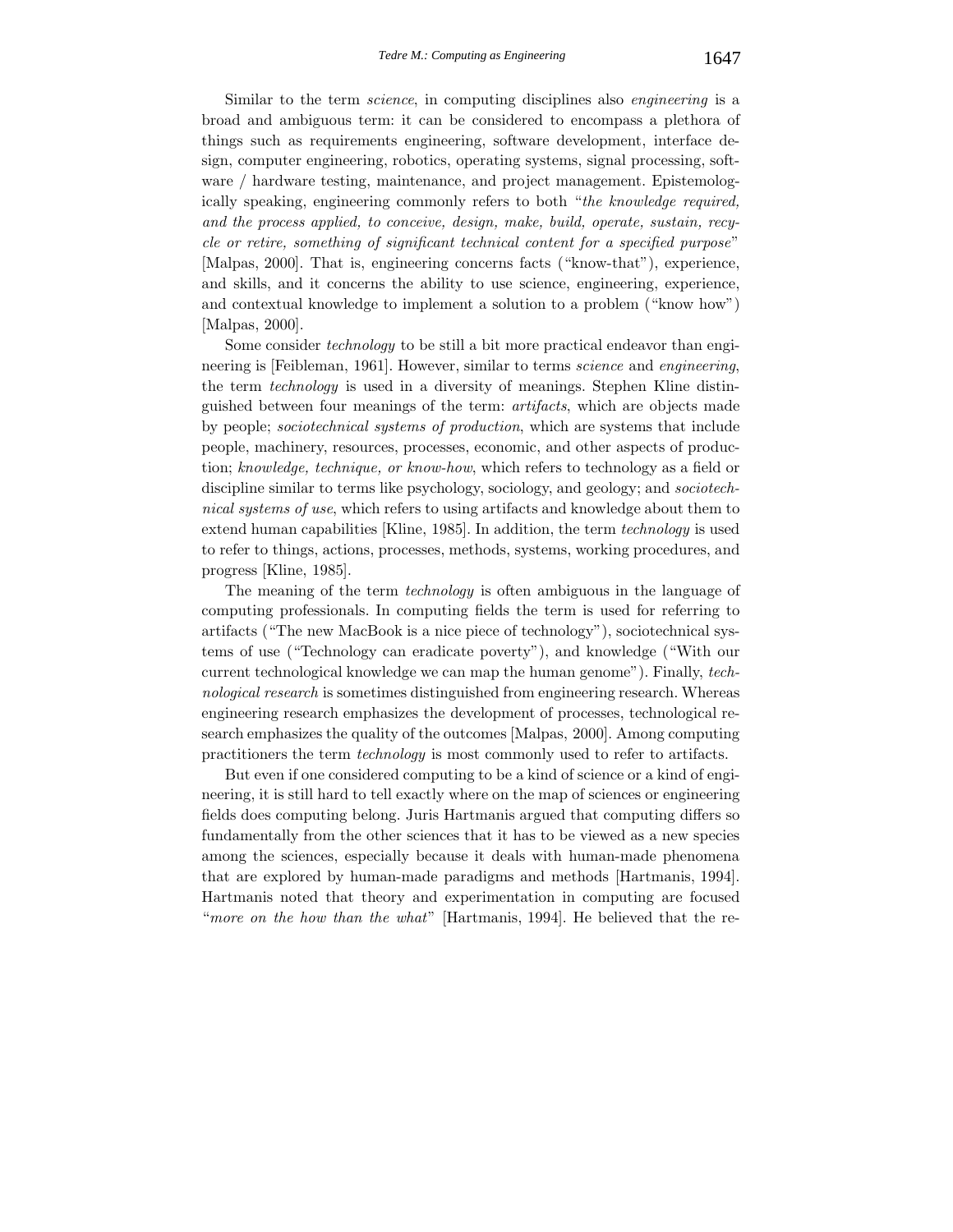sults of theoretical computer science are judged, for instance, by the insights they reveal about various models of computing, and that the results of experimentation are judged by demonstrations that show the possibility or feasibility of doing things that were earlier thought to be impossible or unfeasible. Hartmanis' view portrayed computing as a combination of science and engineering. Indeed, Michael C. Loui [Loui, 1995] in response to Hartmanis, noted that instead of a new species of science, it would be more appropriate to call computing *a new species of engineering*.

As long as the juxtaposition between applied science, pure science, engineering, and technology is purely descriptive, the main question is about where the dividing lines are drawn. But when the juxtaposition becomes normative—for instance, when it is implied that theoretical and scientific aspects of computing are intellectually superior to applied and engineering-oriented aspects of computing—then justification for that normative assessment should be given. That issue was addressed in the 1990s, when the Computer Science and Technology Board (CSTB) of the National Research Council of the U.S. published a report where they argued that in computing fields the traditional separation of basic research, applied research, and development is dubious [Hartmanis, 1992]. They argued that both basic and applied research call for the exercise of the same kinds of judgment, creativity, skill, and talent. The committee recommended that academic computing disciplines should abandon artificial distinctions among basic research, applied research, and engineering. In addition, the committee urged the discipline of computing to earn its governmental support by showing that computing research will have significant societal benefits [Rice, 1993].

It is hard to find a convincing argument for the argued intellectual superiority of pure science over applied science and engineering. Especially recently, many modern philosophers and sociologists have argued that the old idea that "technology is applied science" is no longer true (if it ever was). Many argue that the inverse direction might be even stronger: most of the progress in modern science can be attributed to technological development. For example, astronomy took giant leaps after the invention of the telescope. The theoretical progress in particle physics is inextricably linked with the development of instruments such as different kinds of particle detectors and particle accelerators [Pickering, 1995]. Similar, thermodynamics followed the invention of the steam engine [Malpas, 2000]. In computing it is often difficult to separate theoretical from technological progress.

Some authors have even begun to use the term *technoscience* instead of the phrase *science and technology* because they believe that the two have become inseparable ([Haraway, 1999], [MacKenzie & Wajcman, 1999]). In the idealist attitude towards technology, technology is considered to be applied science, whereas in the materialist attitude towards technology, science is considered to be theoretical technology [Mitcham, 1994, 76]). It must be remembered, though, that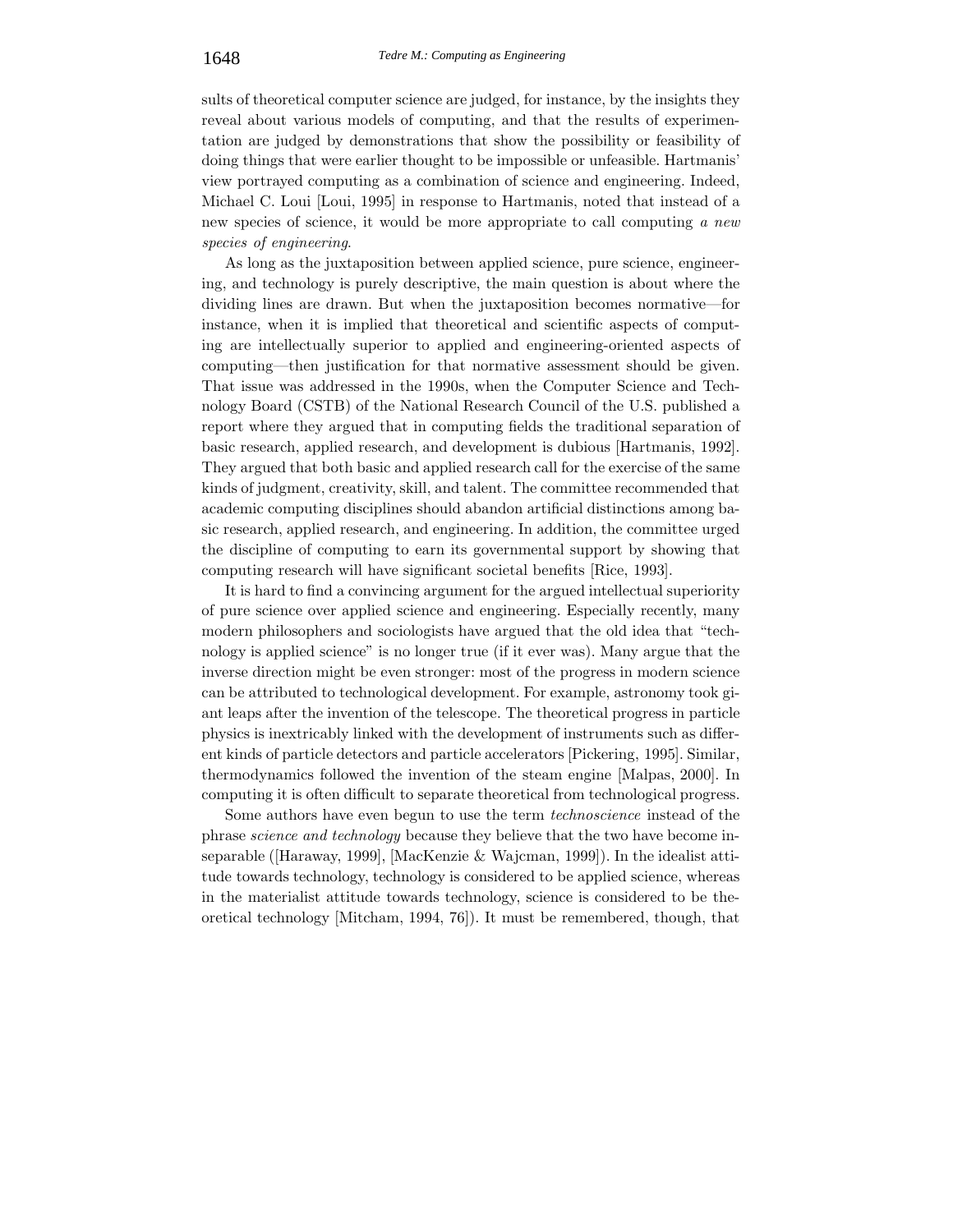technological and engineering knowledge are not subsets of scientific knowledge. Technology and engineering both have distinct cognitive content separate from scientific knowledge [Frey, 1991].

Rather than seeing pure science, applied science, engineering, and technology as separate categories, one could see technology as a new cognitive method for science, and see science as a source of new principles for technology [Mitcham, 1994, 86]. But although science and engineering share some similarities—for instance, they both have to conform to the laws of nature, they both are cumulative, and they both share the scaling problem—they still utilize and produce different kinds of knowledge and employ different methodologies [Tedre & Sutinen, 2008]. Whereas scientific knowledge consists of a set of observations, laws, and theories; engineering and technological knowledge consist of actions, rules, and theories (cf. [Mitcham, 1994, 193–194,197]).

## **4 Knowledge of Engineers**

In the engineering branches of computing there is abundance of implicit metaphysical, epistemological, ethical, and methodological views. For an example about metaphysics, artificial intelligence research has reawoken the debate between the Ancient skeptic view (artifacts are less real than natural objects) and Enlightenment optimism (nature and artifacts operate by the same mechanical principles) [Mitcham, 1994, 298]. In epistemology, the debates about the nature of computing as a discipline bring up the 2500 years old debates between those who argue that technical information is not true knowledge and those who argue that technical engagement with the world produces true knowledge [Mitcham, 1994, 298]. Yet, the characteristics of typical epistemological questions in the engineering tradition of computing are markedly different from those in the mathematical and scientific traditions of computing. Questions about technological and engineering knowledge discussed in this section are familiar to philosophers of technology (e.g., [de Vries, 2003], [Herschbach, 1995], [Layton, 1974]).

#### **4.1 Engineering Methodology**

Denning et al. wrote that engineers share the methodological notion that progress is achieved primarily by posing problems and systematically following the design process to construct systems that solve them [Denning et al., 1989]. The engineering method, as seen by Denning et al., is a cycle that consists of defining requirements, defining specifications, designing and implementing, and testing. In their work, engineers often follow the method of parameter variation—that is, they repeatedly measure the performance of a device or process, while they systematically adjust the parameters of the device or its conditions of operation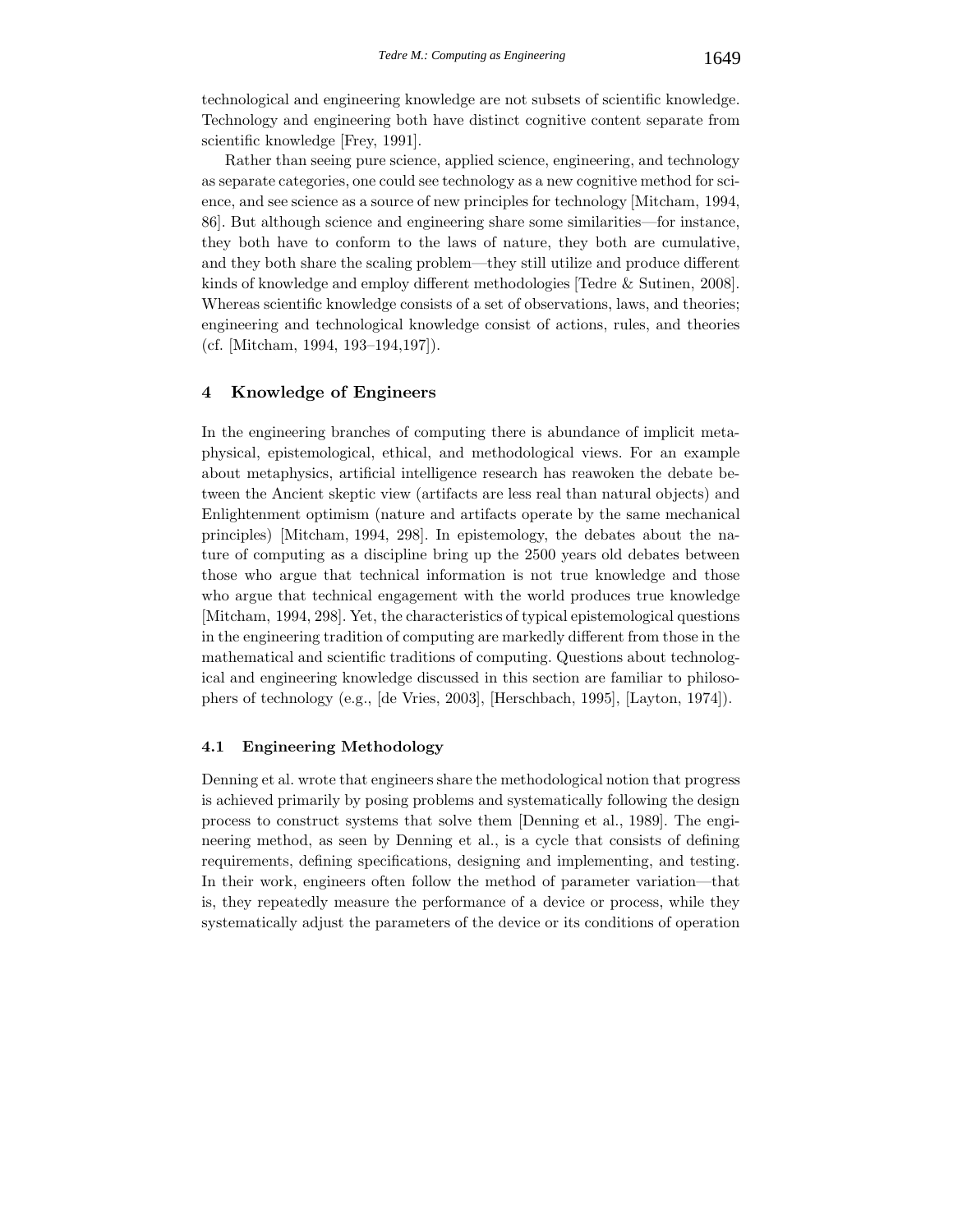

Figure 1: Generic Engineering Process ([Malpas, 2000], Reprinted with the permission of the Royal Academy of Engineering, UK)

[Vincenti, 1990, 139]. An engineer should have good skills in design, construction, testing, planning, quality assurance, problem solving, decision-making, and communication [Malpas, 2000]. The engineering method can be described as iterative cycles of analysis, synthesis, and evaluation and execution (Figure 1; see [Malpas, 2000]).

The generic engineering process portrayed in Figure 1 starts from requirements and proceeds through cycles of analysis, synthesis, and evaluation and execution. The engineering process draws from available resources and all kinds of available knowledge. Engineers often integrate many competing demands, theories, data, ideas, and knowledge from several fields and domains [Malpas, 2000]. The process typically works to meet the requirements within some time and budget constraints. The engineering process is aimed at good decisions and optimized solutions instead of conclusions [Malpas, 2000]. The knowledge gained in the process (experience) adds to the common knowledge about the phenomenon, process, theory, or domain.

One of the main activities of engineering is to compare solutions and select alternatives. In engineering, those comparisons are often made in terms of costs and efficiency. Interestingly, a lot of theoretical computer science, which one might describe as one of the least engineering-oriented branches of computing, is focused on the cost and efficiency of algorithms (the costs are expressed in resources such as time and storage) (cf. [Arden, 1980, 7]). But although branches of theoretical computer science study optimization of resources and cost/efficiency concerns, the focus of theoretical computer science is not on producing useful, cost-effective things, but on understanding properties of algorithms—properties that are expressed in terms such as cost and efficiency.

Timothy R. Colburn, who is a philosopher of computing, portrayed the engi-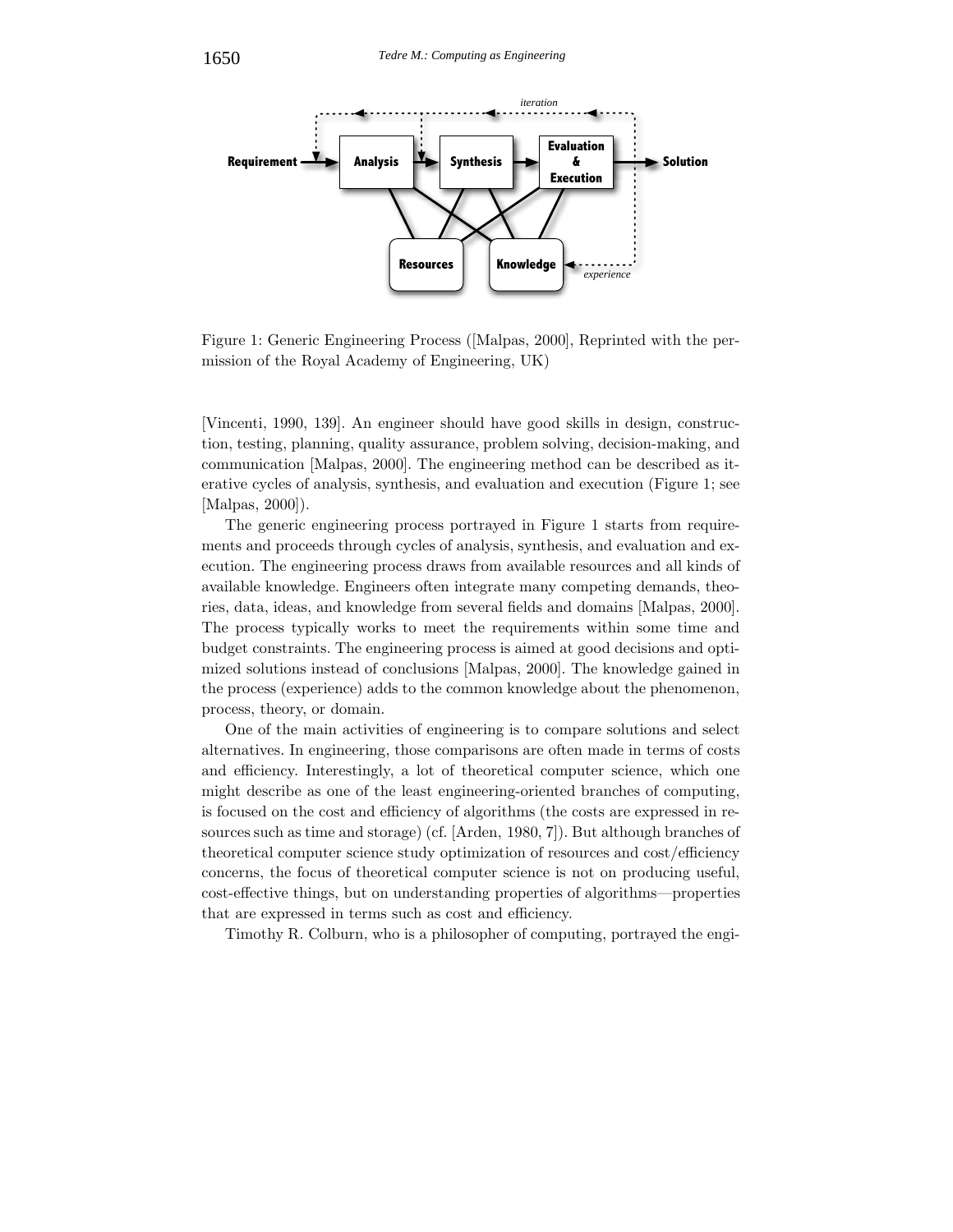neering approach in computing in form of *solution engineering* [Colburn, 2000, 167]. In some branches of computing the usual scenario includes rigorous requirements, and the task of the computing professional is to engineer an algorithmic solution. Colburn portrayed an analogy between the scientific method and the problem-solving approach in computing (see Table 1; adapted from [Colburn, 2000, 168]).

| The Scientific Method                                                                      | Problem-solving in Computing                                               |
|--------------------------------------------------------------------------------------------|----------------------------------------------------------------------------|
| 1. Formulate a <i>hyphothesis</i> for explain-1. Formulate an <i>algorithm</i> for solving |                                                                            |
| ing a phenomenon                                                                           | a problem                                                                  |
|                                                                                            | 2. Test the hypothesis by conducting 2. Test the algorithm by writing and  |
| an experiment                                                                              | running a program                                                          |
|                                                                                            | 3. Confirm or disconfirm the hypothe-13. Accept or reject the algorithm by |
| sis by evaluating the results of the ex- evaluating the results of running the             |                                                                            |
| periment                                                                                   | program                                                                    |

Table 1: Analogy Between the Scientific Method and Problem-Solving in Computing

In Colburn's analogy portrayed in Table 1, what is being tested with the scientific method is not the experiment, but the hypothesis [Colburn, 2000, 168]. The experiment is a tool for testing the hypothesis. Similar, what is being tested in problem-solving in computing is not the program, but the algorithm. The program is written in order to test the algorithm. In this analogy, writing a program is analogous to constructing a test situation. Similar, Khalil and Levy argued, "*Programming is to computer science what the laboratory is to the physical sciences*" [Khalil & Levy, 1978]. Although Colburn noted that his analogy does not hold very far, that analogy displays another view of engineering in computing disciplines.

The aim of engineering in computing—producing useful things within the boundaries of available resources—sets some significant constraints on engineers' work. Engineers often have to work relying on information that scientists would not consider adequate for scientific purposes (cf. [Vincenti, 1990]). Scientists, on the other hand, are loath to make conclusions without adequate information about the phenomenon under study. In addition, for the scientist, natural phenomena are not desirable or undesirable—they "just are", but for engineers natural phenomena can be desirable or undesirable [Frey, 1991]—for instance, in the field of electronic communication thermal noise is an unwanted natural phenomenon. Unlike theoreticians, engineers cannot abstract away aspects of the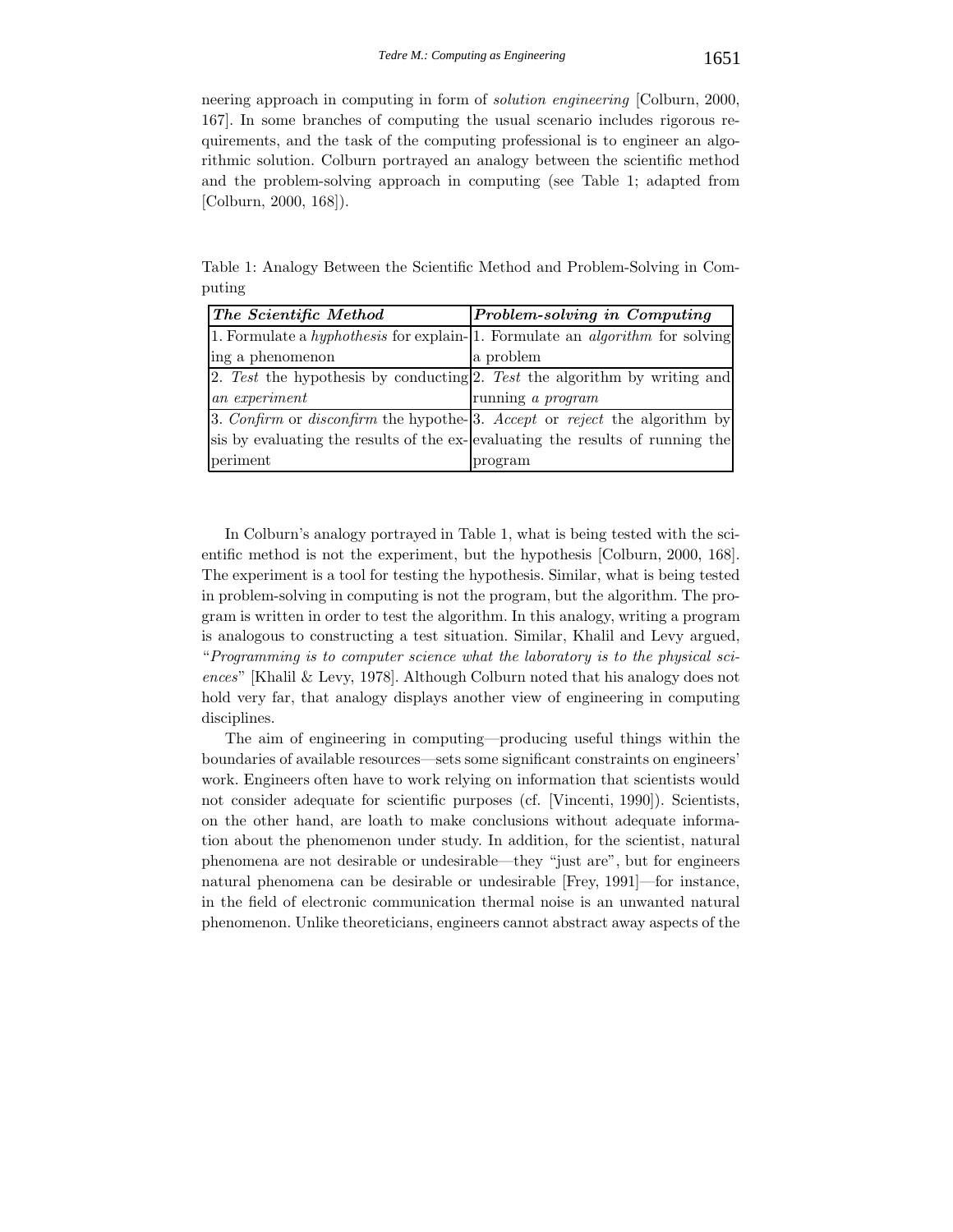physical world.

#### **4.2 Ontology and Epistemology**

The meaning and status of knowledge differ between science and engineering. Scientific knowledge is about description, explanation, prediction, and understanding of natural (or artificial) phenomena, and scientists are concerned whether their knowledge is true. Engineering knowledge is about heuristic prescriptions (best practices) of how things should be done, and engineers are concerned whether their knowledge works (cf. [Mitcham, 1994, 197]). Mitcham divided technological knowledge into four kinds of knowledge: (1) sensorimotoric skills of making ("know-how"), (2) technical maxims ("rules of thumb" or "recipes", which offer heuristic strategies for successfully completing tasks), (3) descriptive laws (that is, "If *A* then *B*"-kind of rules, based on experience—yet those rules do not go into explaining why *A* and *B* seem to be connected in some way), and (4) technological theories (applications of scientific theories to practice; e.g., the theory of flight is an application of fluid dynamics) [Mitcham, 1994].

The mechanisms of growth of knowledge in engineering and technology are, in some senses, different from the mechanisms of growth of knowledge in science. In science there are occasional revolutions when a previous scientific theory is replaced with a new one [Kuhn, 1996]. The theories that have been replaced have often been not merely inaccurate, but plain wrong. For instance, the phlogiston theory of combustion and the optical æther theory, which are nowadays considered to be false, were once considered to be true ([Kuhn, 1996], [Laudan, 1981]). However, when new technology replaces old technology it is not because the old technology would not have worked; it is because the new technology does the task faster, more efficiently, has some other benefits over the old technology, or offers something that no previous technology could offer. This has led some philosophers of engineering to argue that pragmatic technological "what works" and "know-how" kinds of procedural and normative knowledge are rigorous, "secure knowledge" [McCarthy, 2006]. In addition to descriptive and normative knowledge, there is a strong component of tacit knowledge in technology [Vincenti, 1984].

The domain of knowledge in computing as a discipline is different from the domain of knowledge in mathematics. Already in the early days of modern computing, many pioneers adopted the position that computing as a discipline is not situated in the ideal, infinite world of mathematics, but is situated within the finite boundaries of available resources [Forsythe, 1967]. *Design* in computing disciplines is rooted in engineering and deals with constructing systems or devices to solve a given problem [Denning et al., 1989]. Design, as an engineering activity, has to cater not only to material resources but also to human constraints.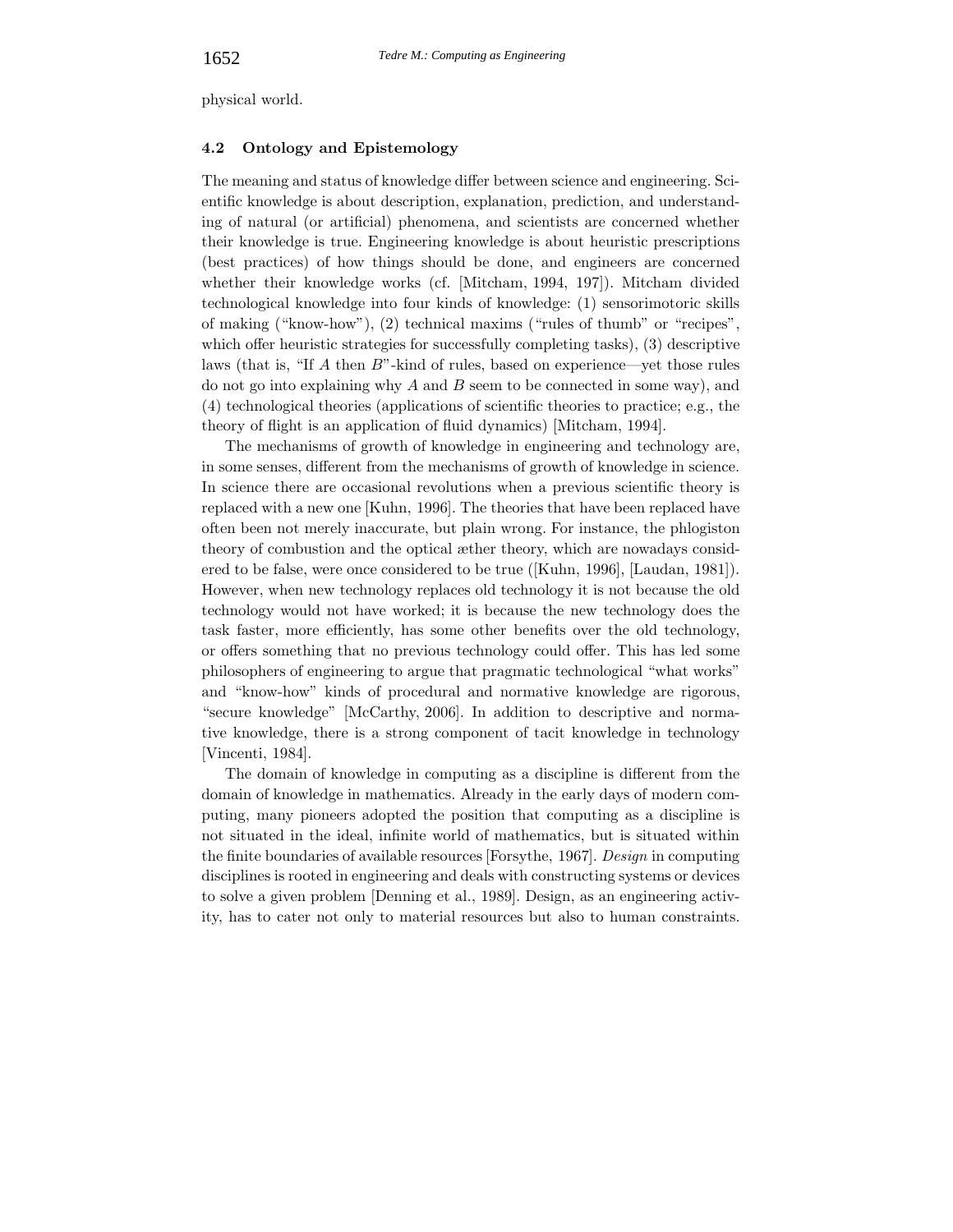In addition, whereas the Turing Machine does not have space constraints, computing professionals must take into account the limits of computing resources of actual computers [Forsythe, 1967]. Efficiency, effectiveness, and reliability are all emphasized in the field of computing (e.g., [Arden, 1980], [Hartmanis, 1993], [Knuth, 1997, 6], [Parnas, 1998], [Wegner, 1976]). However, there are two ways of looking at the domain of computing fields: firstly, there is the view that computing as a discipline studies abstract information processes and algorithms, and secondly, there is the view that computing as a discipline studies actual implementations of computing systems. Different views to the subject of computing as a discipline also led to different names of the discipline—such as computer science, informatics, and computing (e.g., [Gal-Ezer & Harel, 1998]).

One of the interesting notions about the ontology of computing is the notion that programs can be seen either as abstract constructions or as physical things that do physical work. That dual nature of programs makes disciplinary distinctions between engineering and other branches of computing difficult. On one hand, one can claim that computer programs are physical things—computer programs are swarms of electrons in the circuits of a computer ([Smith, 1998, 29–32], [Tedre, 2006, 122]). They are physical phenomena and they can make physical phenomena happen. Computer programs are a part of the causal world, and computer programs can affect the causal world. For instance, computer programs make monitors blink and printers rattle, and computer programs land airplanes and guide missiles to their targets. On the other hand, one can claim that programs are abstract things in the same way that mathematical objects are abstract. Programmers can construct procedures and programs in the same way mathematicians construct functions, theorems, and proofs—in their minds or with a pen and paper. Computers are not necessary for creating computer programs, and computer programs need not have any executable physical counterparts (such as programs in computer memory or on hard drive).

The vagueness of the hardware-software distinction blurs the intra-disciplinary borders even further. Those parts of the computer system that one can touch are often considered to be hardware, and respectively, software is often considered to be the "non-physical" parts of a computer system. This line is vague, too. Firstly, programs (when stored as electrical charges in memory, or as blips on a magnetic disc) *are* physical phenomena. More importantly, most hardware can be implemented as software and most software can be implemented as hardware. For instance, codecs are sometimes implemented as hardware, sometimes as software. In the end, a hardware-software distinction is a pragmatic distinction, and it is a subjective distinction [Moor, 1978]. For the user of a microwave oven, the whole thing is hardware. But for the engineer of a microwave oven there is often software and hardware. For the systems programmer, circuitry is hardware, but a circuit designer can see microprograms as software. A graphics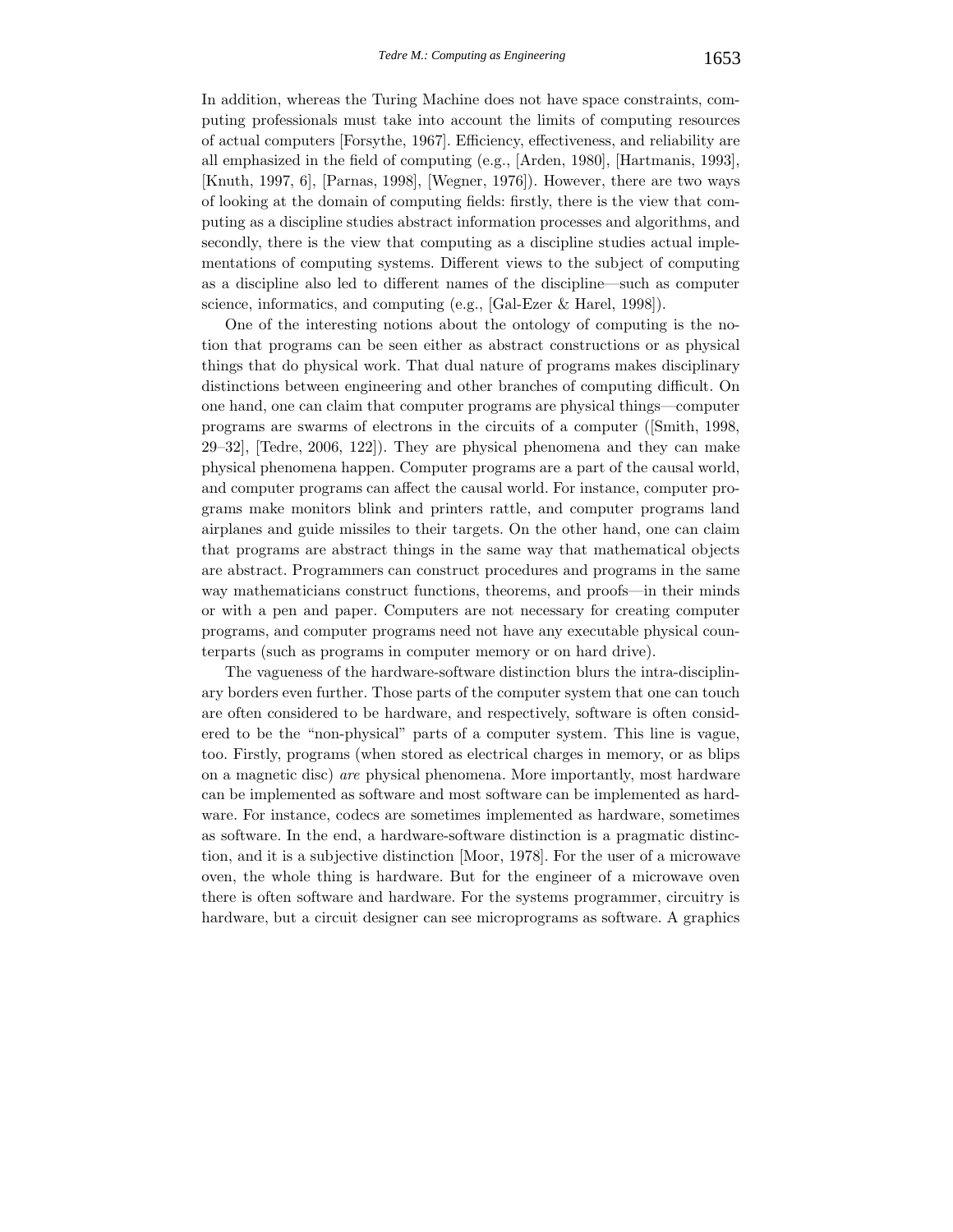programmer may not even know which parts of his or her program are going to be hardware-accelerated and which run as software.

The ontological issues in computing disciplines can be seen in a number of ways, one of which is well described by philosopher John R. Searle [Searle, 1996]. In their work, engineers work with what Searle called *brute facts* and *institutional facts* [Searle, 1996]. For instance, it is a fact that the silicon atom has 14 electrons. That is, silicon atoms have 14 electrons, no matter how people choose to call those atoms and no matter what people think about them. But there are also facts that are facts only because people (individually or collectively) agree that they are facts. For instance, it is a fact that the OSI model has seven layers, but that fact is a fact only because people collectively maintain that the OSI model has seven layers. The former type of facts is called brute facts and the latter type of facts is called institutional facts. On one hand, Searle's division allows the researcher of computing to take into account the characteristics of the physical world, because the laws of nature determine some characteristics and limits of automatic computing. On the other hand, Searle's division allows explanations of socially constructed phenomena that would not exist without people (e.g., conventions, standards, and programs).

Engineers in computing disciplines work with many things that are based on brute facts. For instance, how semiconductors work is a fact that is independent of any attitudes people may have towards semiconductors. The principles behind the functioning of the basic elements of the computer are brute facts about how the world works. But many other aspects of computing are based on institutional facts. For instance, all the standards in computing are agreements among some stakeholders in computing. It would certainly be odd to argue that the IEEE standard for floating-point arithmetic would reveal anything about how the world works (cf., e.g., [MacKenzie, 1993]). Standards, as well as many other things in computing, are constructions, which are useful but which can be abandoned or re-negotiated at any time. The reader should note that even though the mechanisms and fabric of the physical world are observer-independent, *concepts*; such as atoms, quarks, and gravity; are human constructs, and thus necessarily socioculturally influenced. Although the physical and chemical properties of silicon are brute facts, the concepts that people use to describe those properties (concepts such as hardness and atomic weight) are human-made institutional facts, i.e., social constructions.

#### **5 Conclusions**

The importance of the engineering tradition in computing is rarely contested, but there is still debate about the intellectual content and output of the engineering tradition as well as about its academic status. That is largely because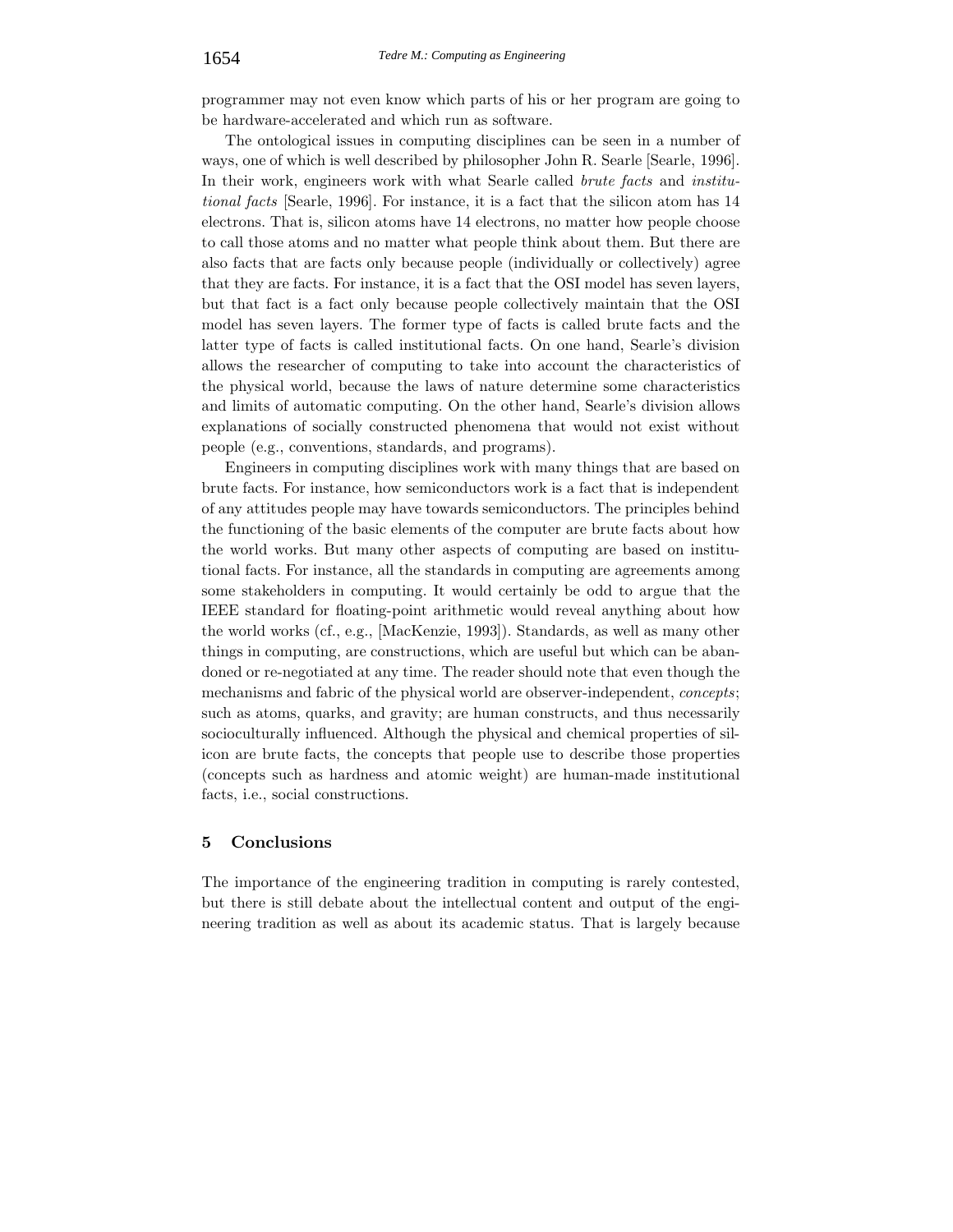the engineering tradition is significantly different from the theoretical and scientific traditions. Those traditions have different goals and aims, concerns and foci, methods and modi operandi, and, to some extent, even different epistemological and ontological views [Eden, 2007]. Some of the major differences that are commonly associated between the scientific and engineering traditions of computing are portrayed in Table 2.

| <b>Engineering tradition</b>                         | <i>Scientific tradition</i>                                                    |
|------------------------------------------------------|--------------------------------------------------------------------------------|
|                                                      | Concerned with whether products Concerned with whether claims are true         |
| work                                                 |                                                                                |
| Work is value-laden                                  | Often claimed to be value-free                                                 |
|                                                      | Aims at working implementations; Aims at new findings about the world;         |
| Changing the world                                   | Understanding the world                                                        |
| Actions                                              | Observations                                                                   |
| Partly generalizable                                 | Highly generalizable                                                           |
| Concerned with processes                             | Concerned with causes                                                          |
|                                                      | Processes, rules, and heuristics; Prod-Models, theories, and laws; Discoveries |
| ucts and inventions                                  |                                                                                |
| Concretizations of abstract ideas                    | Generalizations from particular findings                                       |
| Holistic, can integrate competing ideas Reductionist |                                                                                |
|                                                      | Propositional and procedural knowl-<br> Propositional knowledge: "Know-that"   |
| edge: "Know-that", "Know-how"                        |                                                                                |
| Descriptive, normative, and tacit                    | Descriptive                                                                    |
| "Demo or die"                                        | "Publish or perish"                                                            |
|                                                      | Must be able to act under very little Refuse making claims if there is not     |
| information                                          | enough information                                                             |

**Table 2:** Engineering and Science in Computing Compared

The characteristics portrayed in Table 2 are somewhat stereotypical, for in computing the scientific, engineering-oriented, and theoretical traditions are deeply intertwined [Denning et al., 1989]. One should also note that many of the item pairs in Table 2 are not fully comparable. For instance, processes, rules, and heuristics are not fully comparable with models, theories, and laws. Nevertheless, the table illustrates some emphases and background assumptions commonly connected with the engineering tradition of computing, and contrasts them with those commonly connected with the scientific tradition of computing.

The engineering tradition has an established place in computing, but its special characteristics are not always appreciated. Whenever comparisons between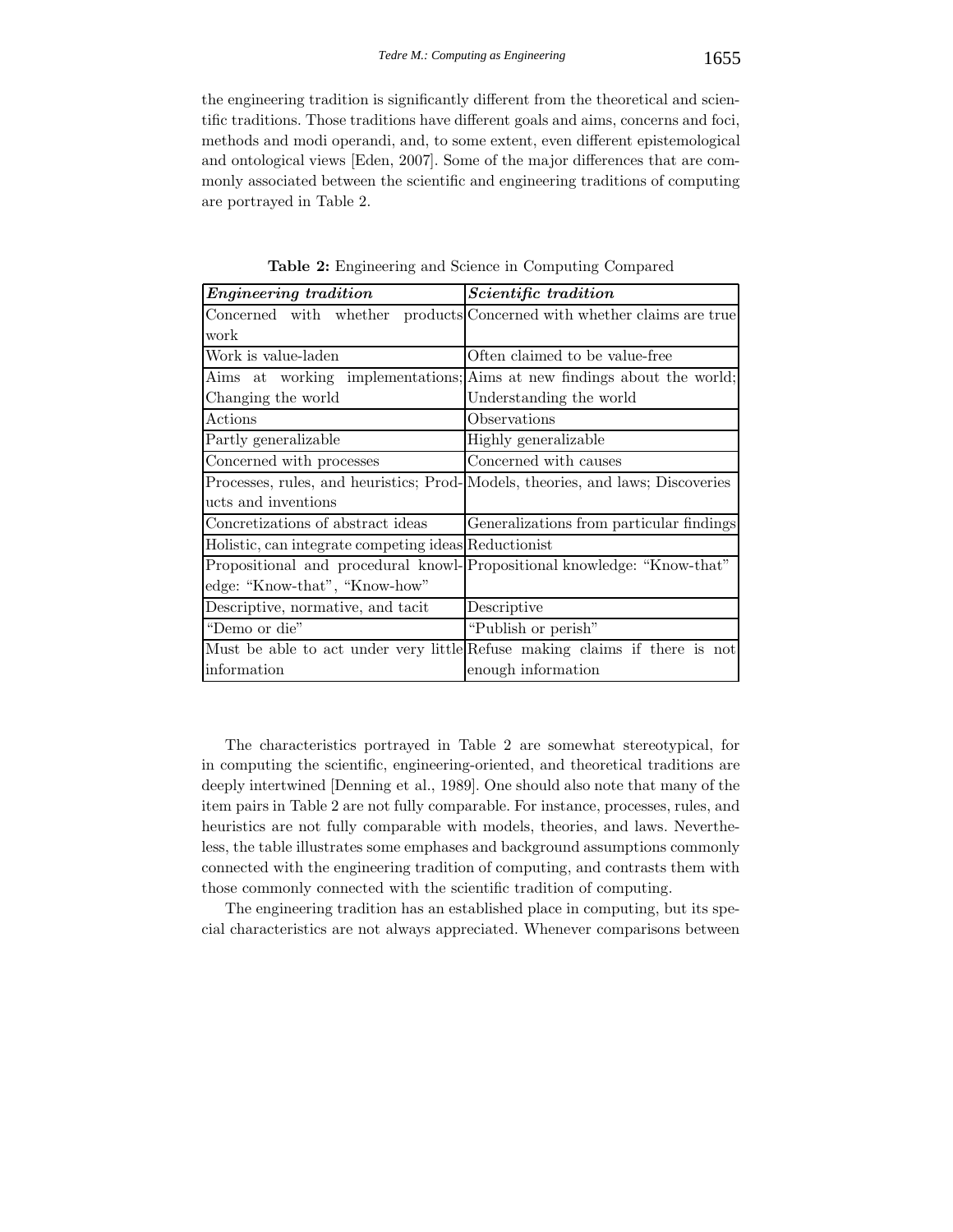the traditions of computing are done in terms of the mathematical tradition or the scientific tradition, the engineering tradition certainly differs much from those two traditions. That is not a problem as long as the comparison is purely descriptive, but if normative ideas are derived from the comparison—that is, if engineering is considered less valuable or intellectually inferior to the other two traditions—then the comparison is problematic. Engineering has important and intellectually valuable content that is incommensurable with the content of the scientific and mathematical traditions.

#### **References**

- [Arden, 1980] Arden, B. W., editor *What Can Be Automated? Computer Science and Engineering Research Study* MIT Press, Cambridge, Mass., USA, 1980.
- [Brooks, 1996] Brooks, F. P., Jr.: The computer scientist as toolsmith II; *Communications of the ACM*, 39(3):61–68, 1996.
- [Bush, 1945] Bush, V.: Science: The endless frontier. A report to the president by Vannevar Bush, director of the office of scientific research and development; Technical report, United States Government Printing Office, Washington, D.C., USA, July 1945 1945.
- [Colburn, 2000] Colburn, T. R.: *Philosophy and Computer Science* M.E. Sharpe, Armonk, NY, USA, 2000.
- [Davis, 1998] Davis, M.: *Thinking Like an Engineer—Studies in the Ethics of a Profession* Oxford University Press, Oxford, UK, 1998.
- [Denning et al., 1989] Denning, P. J., Comer, D. E., Gries, D., Mulder, M. C., Tucker, A., Turner, A. J., and Young, P. R.: Computing as a discipline; *Communications of the ACM*, 32(1):9–23, 1989.
- [de Vries, 2003] de Vries, M. J.: The nature of technological knowledge: Extending empirically informed studies into what engineers know; *Techné*, 6(3):1–21, 2003.
- [Eden, 2007] Eden, A. H.: Three paradigms of computer science; *Minds and Machines*, 17(2):135–167, 2007.
- [Feibleman, 1961] Feibleman, J. K.: Pure science, applied science, technology, engineering: An attempt at definitions; *Technology and Culture*, 2(4):305–317, 1961.
- [Fetzer, 2000] Fetzer, J. H.: Philosophy and computer science: Reflections on the program verification debate; In Bynum, T. W. and Moor, J. H., editors, *The Digital Phoenix: How Computers are Changing Philosophy*, pages 253–273. Blackwell Publishers, Oxford, UK, 2000.
- [Florman, 1994] Florman, S. C.: *The Existential Pleasures of Engineering* St. Martin's Press, New York, NY, USA, 2nd edition, 1994.
- [Forsythe, 1967] Forsythe, G. E.: A university's educational program in computer science; *Communications of the ACM*, 10(1):3–11, 1967.
- [Frey, 1991] Frey, R. E.: Another look at technology and science; *Journal of Technology Education*, 3(1), 1991.
- [Gal-Ezer & Harel, 1998] Gal-Ezer, J. and Harel, D.: What (else) should CS educators know?; *Communications of the ACM*, 41(9):77–84, 1998.
- [Gruender, 1971] Gruender, C. D.: On distinguishing science and technology; *Technology and Culture*, 12(3):456–463, 1971.
- [Hamming, 1969] Hamming, R. W.: One man's view of computer science; *Journal of the ACM*, 16(1):3–12, 1969.
- [Hartmanis, 1992] Hartmanis, J.: Computing the future: Committee to assess the scope and direction of computer science and technology for the National Research Council; *Communications of the ACM*, 35(11):30–40, 1992.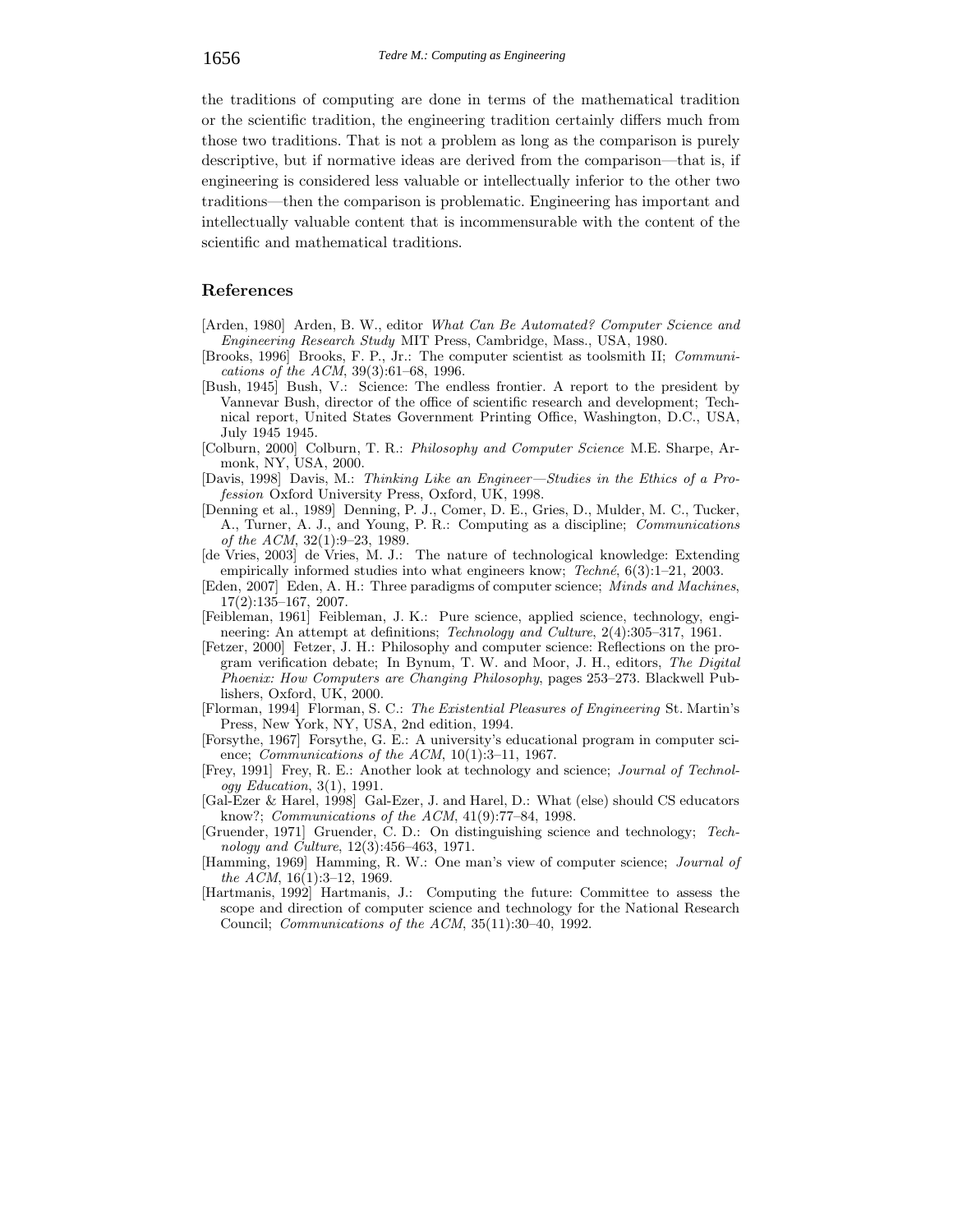- [Hartmanis, 1993] Hartmanis, J.: Some observations about the nature of computer science; In Shyamasundar, R. K., editor, *Foundations of Software Technology and Theoretical Computer Science*, volume 761/1993 of *Lecture Notes in Computer Science*, pages 1–12. Springer-Verlag, Berlin / Heidelberg, Germany, 1993.
- [Hartmanis, 1994] Hartmanis, J.: Turing award lecture on computational complexity and the nature of computer science; *Communications of the ACM*, 37(10):37–43, 1994.
- [Haraway, 1999] Haraway, D. J.: Modest witness @ second millennium; In MacKenzie, D. and Wajcman, J., editors, *The Social Shaping of Technology*, pages 41–49. Open University Press, England, 2nd edition, 1999.
- [Herschbach, 1995] Herschbach, D. R.: Technology as knowledge: Implications for instruction; *Journal of Technology Education*, 7(1):31–42, 1995.
- [Kidder, 1981] Kidder, J. T.: *The Soul of a New Machine* Little, Brown, and Co., New York, NY, USA, 1981.
- [Khalil & Levy, 1978] Khalil, H. and Levy, L. S.: The academic image of computer science; *ACM SIGCSE Bulletin*, 10(2):31–33, 1978.
- [Kline, 1985] Kline, S. J.: What is technology?; *Bulletin of Science, Technology & Society*, 5(3):215–218, 1985.
- [Knuth, 1968] Knuth, D. E.: *The Art of Computer Programming*, volume 1: Fundamental Algorithms Addison-Wesley, Reading, Mass., USA, 1st edition, 1968.
- [Knuth, 1974] Knuth, D. E.: Computer programming as an art; *Communications of the ACM*, 17(12):667–673, 1974.
- [Knuth, 1991] Knuth, D. E.: Theory and practice; *Theoretical Computer Science*, 90(1991):1–15, 1991.
- [Knuth, 1997] Knuth, D. E.: *The Art of Computer Programming*, volume 1: Fundamental Algorithms Addison-Wesley, Reading, Mass., USA, 3rd edition, 1997.
- [Knuth, 2001] Knuth, D. E.: *Things a Computer Scientist Rarely Talks About* CSLI Publications, Stanford, California, USA, 2001.
- [Kuhn, 1996] Kuhn, T.: *The Structure of Scientific Revolutions* The University of Chicago Press, Chicago, USA, 3rd edition, 1996.
- [Laudan, 1981] Laudan, L.: A confutation of convergent realism; *Philosophy of Science*, 48(1981):19–49, 1981.
- [Layton, 1974] Layton, E. T., Jr.: Technology as knowledge; *Technology as Culture*, 15(1):31–41, 1974.
- [Loui, 1995] Loui, M. C.: Computer science is a new engineering discipline; *ACM Computing Surveys*, 27(1):31–32, 1995.
- [MacKenzie, 1993] MacKenzie, D.: Negotiating arithmetic, constructing proof: The sociology of mathematics and information technology; *Social Studies of Science*, 23(1):37–65, 1993.
- [Malpas, 2000] Malpas, R.: The universe of engineering: A UK perspective; Technical report, The Royal Academy of Engineering, London, UK, 2000.
- [McCarthy, 2006] McCarthy, N.: Philosophy in the making; *Ingenia*, 26:47–51, March 2006.
- [Mitcham, 1994] Mitcham, C.: *Thinking Through Technology: The Path Between Engineering and Philosophy* The University of Chicago Press, Chicago, USA, 1994.
- [Moor, 1978] Moor, J. H.: Three myths of computer science; *The British Journal for the Philosophy of Science*, 29(1978):213–222, 1978.
- [MacKenzie & Wajcman, 1999] MacKenzie, D. and Wajcman, J., editors *The Social Shaping of Technology* Open University Press, England, 2nd edition, 1999.
- [Parnas, 1998] Parnas, D. L.: Software engineering programmes are not computer science programmes; *Annals of Software Engineering*, 6(1998):19–37, 1998.
- [Pickering, 1995] Pickering, A.: *The Mangle of Practice: Time, Agency, and Science* The University of Chicago Press, Chicago, USA, 1995.
- [Rice, 1993] Rice, J. R.: Letter to the CACM forum; *Communications of the ACM*, 36(2):19, 1993.